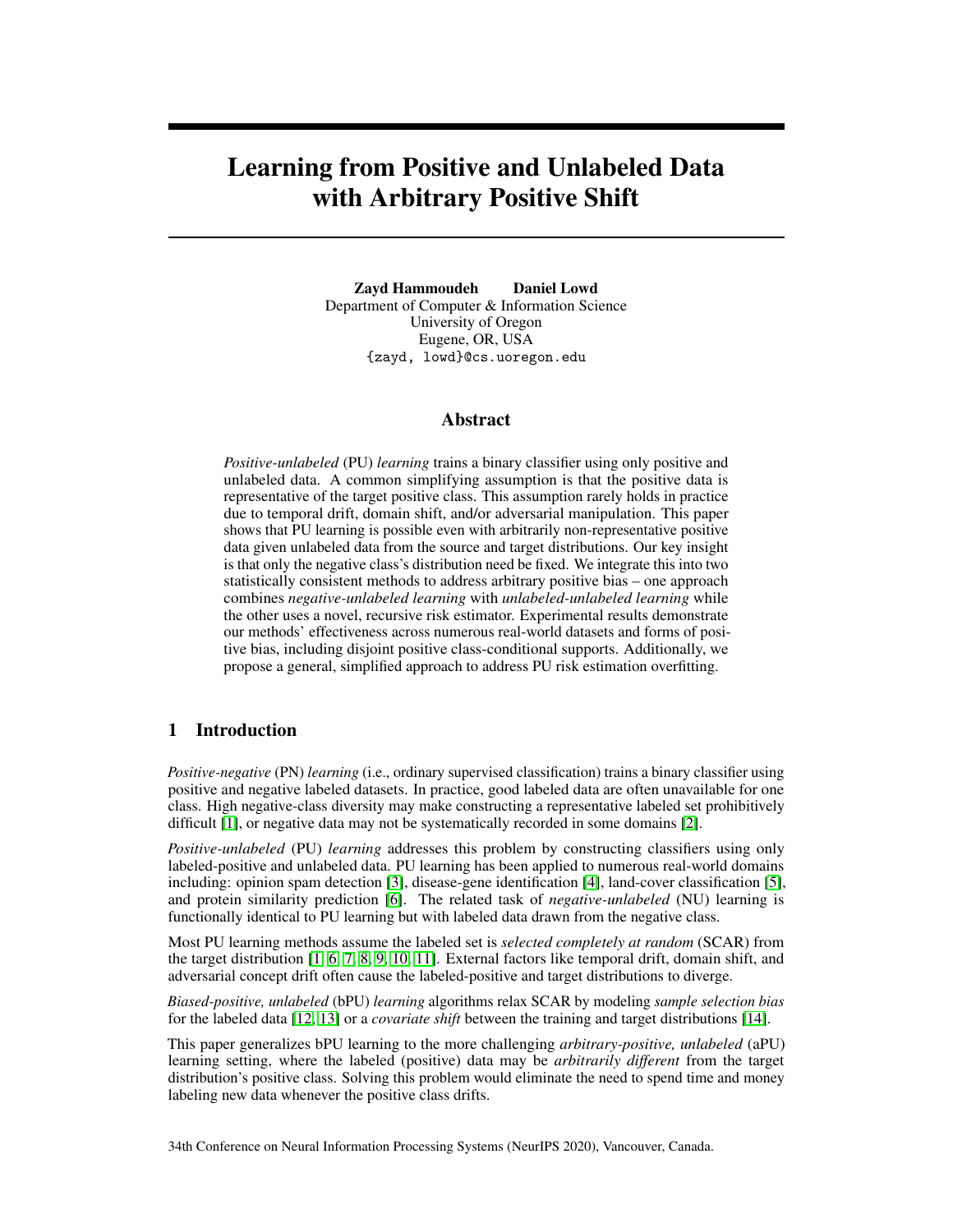Devoid of some assumption, aPU learning is impossible [\[6\]](#page-9-5). As a first step to address aPU learning, our key insight is that given a labeled-positive set and two unlabeled sets as proposed by Sakai and Shimizu [\[14\]](#page-10-3), aPU learning is possible when *all negative examples are generated from a single distribution*. The labeled and target-positive distributions' *supports* (sets of examples with non-zero probability) may even be disjoint. Many real-world PU learning tasks feature a shifting positive class but (largely) fixed negative class including:

- 1. Land-Cover Classification: Cross-border land-cover datasets often do not exist due to differing national technological standards or insufficient financial resources by one country [\[15\]](#page-10-4). This limits research into natural processes at broad geographic scales. However, cross-border geographic terrains often follow a similar distribution differing primarily in man-made objects (e.g., roads) due to local construction materials and regulations [\[5\]](#page-9-4).
- 2. Adversarial aPU Learning: Malicious adversaries (email spammers, malware authors) rapidly adapt their attacks to bypass automated detection. The benign class changes much more slowly but may be too diverse to construct a representative labeled set [\[3,](#page-9-2) [16,](#page-10-5) [17,](#page-10-6) [18\]](#page-10-7).

Our paper's four primary contributions are enumerated below. Note that most experiments and all proofs are in the supplemental materials.

- 1. We propose abs-PU a simplified, statistically *consistent* approach to correct general PU risk estimation overfitting. Our aPU methods leverage abs-PU to streamline their optimization.
- 2. We address our aPU learning task via a two-step formulation; the first step applies standard PU learning and the second uses unlabeled-unlabeled (UU) learning.
- 3. We separately propose PURR a novel, recursive, consistent aPU risk estimator.
- 4. We evaluate our methods on a wide range of benchmarks, demonstrating our algorithms' effectiveness over the state of the art in PU and bPU learning. Our empirical evaluation includes an adversarial aPU learning case study using public spam email datasets.

### 2 Ordinary Positive-Unlabeled Learning

We begin with an overview of PU learning without distributional shifts, including definitions and notation. Consider two random variables, covariate  $X \in \mathbb{R}^d$  and label  $Y \in \{\pm 1\}$ , with joint distribution  $p(x, y)$ . Marginal distribution  $p_u(x)$  is composed from the positive prior  $\pi \coloneqq p(Y = +1)$ , positive class-conditional  $p_p(x) := p(x|Y = +1)$ , and negative class-conditional  $p_n(x) := p(x|Y = -1)$ .

**Risk** Let  $g : \mathbb{R}^d \to \mathbb{R}$  be an arbitrary *decision function* parameterized by  $\theta$ , and let  $\ell : \mathbb{R} \to \mathbb{R}_{\geq 0}$  be the *loss function*. Risk  $R(g) := \mathbb{E}_{(X,Y) \sim p(x,y)} [\ell(Yg(X))]$  quantifies g's expected loss over  $p(\vec{x}, y)$ . It decomposes via the product rule to  $R(g) = \pi R_{p}^{+}(g) + (1 - \pi)R_{n}^{-}(g)$ , where the *labeled risk* is

$$
R_{\mathcal{D}}^{\hat{y}}(g) \coloneqq \mathbb{E}_{X \sim p_{\mathcal{D}}(x)}[\ell(\hat{y}g(X))]
$$
\n<sup>(1)</sup>

for predicted label  $\hat{y} \in \{\pm 1\}$  and  $\mathcal{D} \in \{p, n, u\}$  denoting the positive class-conditional, negative class-conditional or marginal distribution respectively, as defined above.

Since  $p(x, y)$  is unknown, *empirical risk* is used in practice. We consider the *case-control scenario* [\[19\]](#page-10-8) where each dataset is i.i.d. sampled from its associated distribution. PN learning has two labeled datasets: positive set  $\mathcal{X}_p := \{x_i^p\}_{i=1}^{n_p} \stackrel{\text{i.i.d.}}{\sim} p_p(x)$  and negative set  $\mathcal{X}_n := \{x_i^p\}_{i=1}^{n_n} \stackrel{\text{i.i.d.}}{\sim} p_n(x)$ . These are used to calculate empirical labeled risks  $\widehat{R}_{p}^{+}(g) = \frac{1}{n_p} \sum_{i=1}^{n_p} \ell(g(x_i^p))$  and  $\widehat{R}_{n}^{-}(g) = \frac{1}{n_n} \sum_{i=1}^{n_n} \ell(-g(x_i^p)).$ We denote the empirical positive-negative risk

$$
\widehat{R}_{\rm PN}(g) := \pi \widehat{R}_{\rm p}^+(g) + (1 - \pi) \widehat{R}_{\rm n}^-(g). \tag{2}
$$

PU learning cannot directly estimate  $R_n^{\hat{y}}(g)$  since there is no negative (labeled) data (i.e.,  $\mathcal{X}_n = \emptyset$ ). Let  $\mathcal{X}_u := \{x_i^u\}_{i=1}^{n_u} \sim p_u(x)$  be an unlabeled set with empirical labeled risk  $\widehat{R}_u^{\widehat{y}}(g) = \frac{1}{n_u} \sum_{i=1}^{n_u} \ell(\widehat{y}g(x_i^u))$ . du Plessis et al. [\[20\]](#page-10-9) make a foundational contribution that,

<span id="page-1-0"></span>
$$
(1 - \pi)R_{n}^{\hat{y}}(g) = R_{u}^{\hat{y}}(g) - \pi R_{p}^{\hat{y}}(g). \tag{3}
$$

Their unbiased PU (uPU) risk estimator is therefore  $\widehat{R}_{\text{uPU}}(g) := \pi \widehat{R}_{p}^{+}(g) + \widehat{R}_{\text{u}}^{-}(g) - \pi \widehat{R}_{p}^{-}(g)$ . Kiryo et al. [\[8\]](#page-9-7) observe that highly expressive models (e.g., neural networks) often overfit  $\mathcal{X}_p$  causing uPU to estimate that  $\widehat{R}_{\mathbf{u}}^-(g) - \pi \widehat{R}_{\mathbf{p}}^-(g) < 0.$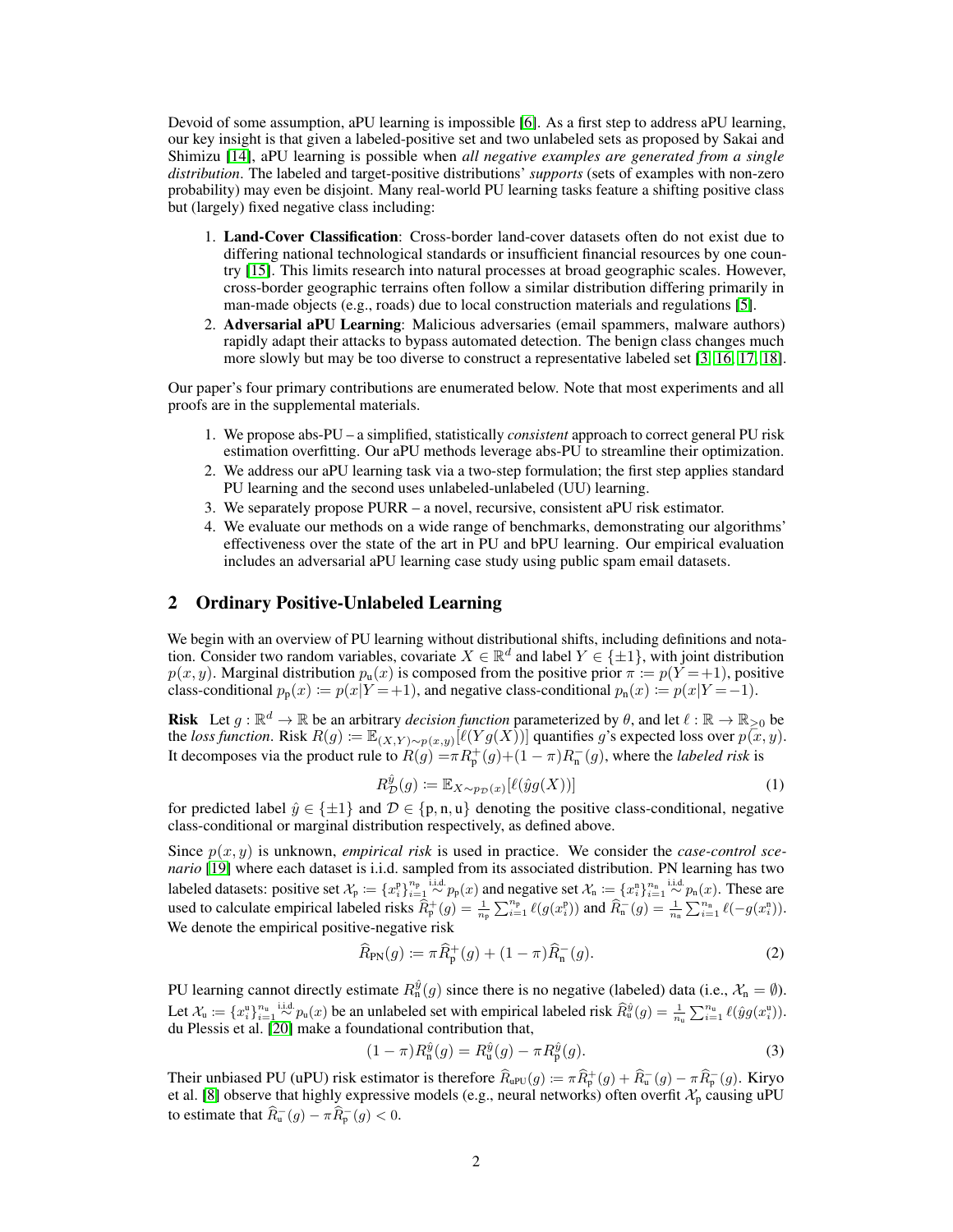Since negative-valued risk is impossible, [Kiryo et al.'](#page-9-7)s non-negative PU (nnPU) risk estimator ignores negative estimates of risk via a max term:

$$
\widehat{R}_{\text{nnPU}}(g) := \pi \widehat{R}_{\text{p}}^{+}(g) + \max\{0, \widehat{R}_{\text{u}}^{-}(g) - \pi \widehat{R}_{\text{p}}^{-}(g)\}.
$$
\n(4)

When [Kiryo et al.'](#page-9-7)s customized empirical risk minimization (ERM) framework detects overfitting (i.e.,  $\hat{R}_{\theta}^-(g) - \pi \hat{R}_{\theta}^-(g) < 0$ ), their framework "defits" g using negated gradient  $-\gamma \nabla_{\theta}(\widehat{R}_{\mathbf{u}}^-(g) - \pi \widehat{R}_{\mathbf{p}}^-(g))$ , where hyperparameter  $\gamma \in (0, 1]$  attenuates the learning rate to throttle "defitting." Observe that positive-labeled risk,  $\hat{R}_{p}^{+}(g)$ , is excluded from nnPU's negated gradient.

## 3 Simplifying Non-Negativity Correction

Rather than enforcing the non-negative risk constraint with two combined techniques (a max term and "defitting") like [Kiryo et al.,](#page-9-7) we propose a simpler approach, inspired by Lagrange multipliers, that directly puts the non-negativity constraint into the risk estimator. Our *absolute-value correction*,

$$
(1 - \pi)\ddot{R}_{\mathfrak{n}}^{\hat{y}}(g) := \left| \widehat{R}_{\mathfrak{u}}^{\hat{y}}(g) - \pi \widehat{R}_{\mathfrak{p}}^{\hat{y}}(g) \right|, \tag{5}
$$

replaces nnPU's max with absolute value to prevent the optimizer overfitting an implausible risk estimate by explicitly penalizing those risk estimates for being negative. This penalty "defits" the learner automatically, eliminating the need for hyperparameter  $\gamma$  and nnPU's custom ERM algorithm.

<span id="page-2-1"></span>**Theorem 1.** Let  $g : \mathbb{R}^d \to \mathbb{R}$  be an arbitrary decision function and let  $\ell : \mathbb{R} \to \mathbb{R}_{\geq 0}$  be a loss function bounded<sup>[1](#page-2-0)</sup> w.r.t. g then  $\ddot{R}_{\rm n}^{\hat{y}}(g)$  is a consistent estimator of  $\widehat{R}_{\rm n}^{\hat{y}}(g)$ .

We integrate absolute value correction into our *abs-PU risk estimator*,

$$
\widehat{R}_{\text{abs-PU}}(g) \coloneqq \pi \widehat{R}_{\mathfrak{p}}^+(g) + \left| \widehat{R}_{\mathfrak{u}}^-(g) - \pi \widehat{R}_{\mathfrak{p}}^-(g) \right|,\tag{6}
$$

which by Theorem [1](#page-2-1) is consistent like nnPU. When  $\hat{R}_{u}^{-}(g) - \pi \hat{R}_{p}^{-}(g) < 0$ , abs-PU's update gradient,  $\nabla_{\theta}(\pi \widehat{R}_{p}^{+}(g) - \widehat{R}_{u}^{-}(g) + \pi \widehat{R}_{p}^{-}(g))$ , includes  $\widehat{R}_{p}^{+}(g)$ . Hence, abs-PU spends comparatively more time optimizing the positive-labeled risk than nnPU. Also, by penalizing implausible risk, abs-PU estimates validation performance (i.e., risk) differently than nnPU.

Empirically we observed that abs-PU yields models of similar or slightly better accuracy than nnPU albeit with a simpler, more efficient optimization. The following builds on abs-PU with a full comparison to nnPU in supplemental Section [E.6.](#page--1-0)

# <span id="page-2-3"></span>4 Arbitrary-Positive, Unlabeled Learning

*Arbitrary-positive unlabeled* (aPU) learning — the focus of this work — is one of three problem settings proposed by Sakai and Shimizu [\[14\]](#page-10-3). We generalize their original definition below.

Consider two joint distributions: train  $p_{tr}(x, y)$  and test  $p_{te}(x, y)$ . Notation  $p_{tr-D}(x)$  where  $D \in \{p, n, u\}$  refers to the training positive class-conditional, negative class-conditional, and marginal distributions respectively.  $p_{te-D}(x)$  denotes the corresponding test distributions.

No assumption is made about the label's conditional probability, i.e.,  $p_{tr}(y|x)$  and  $p_{te}(y|x)$ , nor about positive class-conditionals  $p_{tr-p}(x)$  and  $p_{te-p}(x)$ . We only assume a fixed negative class-conditional

<span id="page-2-2"></span>
$$
p_{n}(x) = p_{\text{tr-n}}(x) = p_{\text{te-n}}(x). \tag{7}
$$

Both the train and test positive-class priors,  $\pi_{tr}$  and  $\pi_{te}$  respectively, are treated as known throughout this work. In practice, they may be known *a priori* through domain-specific knowledge. Techniques also exist to estimate them from data  $[2, 21, 22, 23]$  $[2, 21, 22, 23]$  $[2, 21, 22, 23]$  $[2, 21, 22, 23]$  $[2, 21, 22, 23]$  $[2, 21, 22, 23]$  $[2, 21, 22, 23]$ . Theorem [4](#page--1-1) in the supplemental materials provides an algorithm to estimate  $\pi_{te}$  by training an additional classifier.

As shown in Figure [1a,](#page-3-0) the available datasets are: labeled (positive) set  $\chi_p^{\text{i.i.d.}} p_{tr-p}(x)$  as well as unlabeled sets  $\mathcal{X}_{tr-u} := \{x_i\}_{i=1}^{n_{tr-u}} \stackrel{\text{i.i.d.}}{\sim} p_{tr-u}(x)$  and  $\mathcal{X}_{te-u} := \{x_i\}_{i=1}^{n_{te-u}} \stackrel{\text{i.i.d.}}{\sim} p_{te-u}(x)$  with their empirical risks defined as before. An optimal classifier minimizes the *test* risk/expected loss:  $\mathbb{E}_{(X,Y)\sim p_{\text{te}}(x,y)}[\ell(Yg(X))].$ 

<span id="page-2-0"></span><sup>&</sup>lt;sup>1</sup>Each theorem's definition of "bounded" loss appears in the associated proof. See the supplemental materials.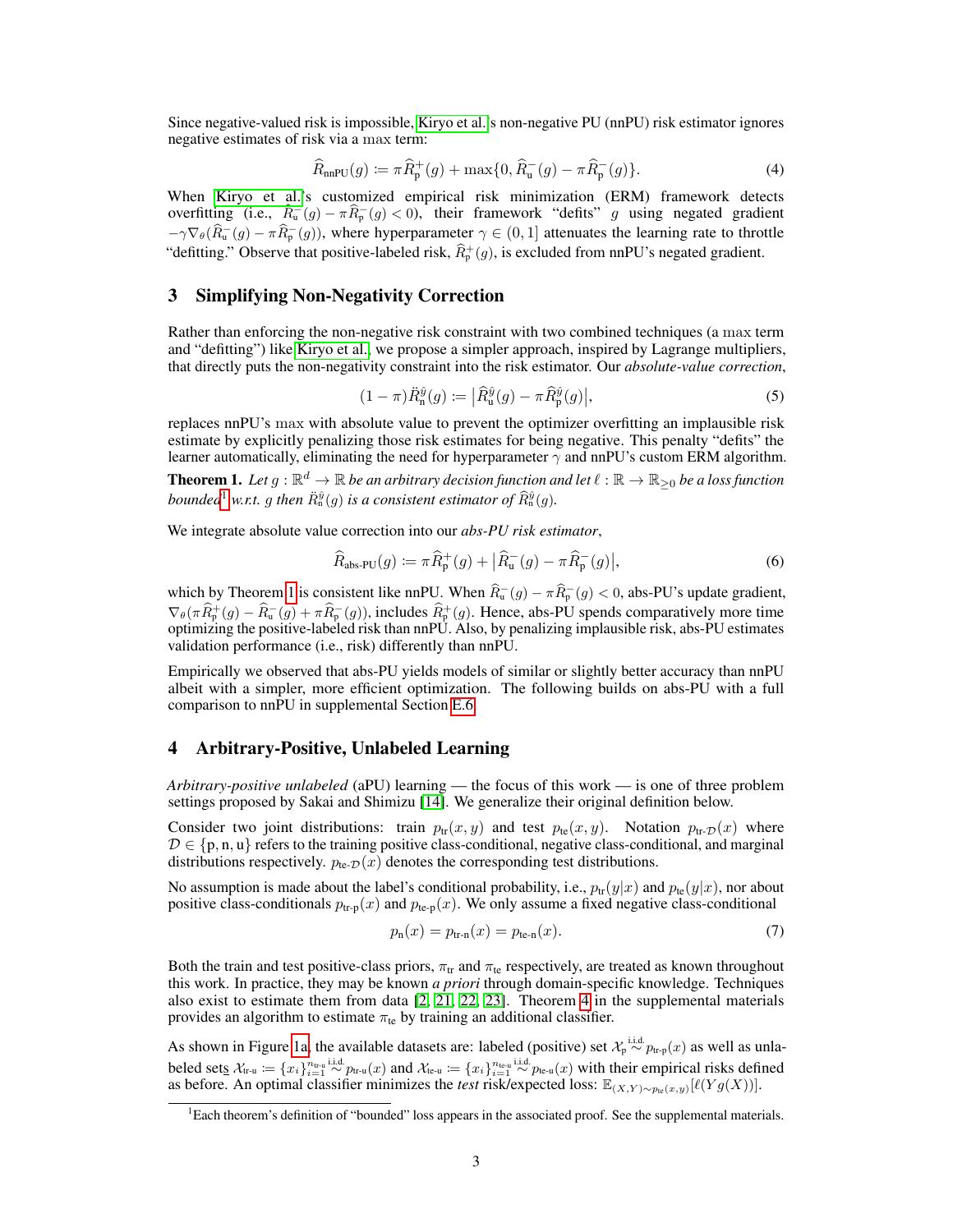<span id="page-3-0"></span>

<span id="page-3-3"></span><span id="page-3-2"></span><span id="page-3-1"></span>Figure 1: Two-step aPU learning. Fig. [1a](#page-3-0) shows a toy aPU dataset with (+[\)](#page-3-1) representing a labeled positive example,  $\left( \cdot \right)$  $\left( \cdot \right)$  an unlabeled train sample, and  $\left( \cdot \right)$  $\left( \cdot \right)$  $\left( \cdot \right)$  an unlabeled test sample. Borders surround each set for clarity. After learning probabilistic classifier  $\hat{\sigma}$  in Step #1, Fig. [1b](#page-3-0) visualizes  $\hat{\sigma}$ 's predicted negative-posterior probability using marker  $\left(\text{-}\right)$  $\left(\text{-}\right)$  $\left(\text{-}\right)$  size. Fig. [1c](#page-3-0) shows the final decision boundary with  $\left(\text{-}\right)$ and [\(](#page-3-3) $\cdot$ ) representing  $X_{te-u}$  examples classified negative and positive respectively.

#### 4.1 Relating aPU Learning and Covariate Shift Adaptation Methods

Covariate shift [\[24\]](#page-10-13) is a common technique to address differences between  $p_{tr}(x, y)$  and  $p_{te}(x, y)$ . Unlike aPU learning, covariate shift restrictively assumes a *consistent input-output relation*, i.e.,  $p_{tr}(y|x) = p_{te}(y|x)$ . Define the *importance function* as  $w(x) \coloneqq \frac{p_{teu}(x)}{p_{teu}(x)}$  $\frac{p_{\text{te-u}}(x)}{p_{\text{tr-u}}(x)}$ . When  $p(y|x)$  is fixed, it is easy to show that  $w(x)p_{tr}(x, y) = p_{te}(x, y)$ .

Sakai and Shimizu [\[14\]](#page-10-3) exploit this relationship in their PUc risk estimator.  $w(x)$  is approximated via direct density-ratio estimation [\[25\]](#page-10-14) – specifically the RuLSIF algorithm [\[26\]](#page-10-15) over  $\mathcal{X}_{tr-u}$  and  $\mathcal{X}_{te-u}$ . Their PUc risk adds importance weighting to uPU, with the labeled risks still estimated from  $\mathcal{X}_p$ and  $X_{tr-u}$ . [Sakai and Shimizu'](#page-10-3)s formulation specifies linear-in-parameter models to enforce convexity. They improve tractability via a simplified version of du Plessis et al. [\[1\]](#page-9-0)'s surrogate squared loss for  $\ell$ .

Selection bias bPU methods [\[12,](#page-10-1) [13\]](#page-10-2) need the positive-labeled data to meet specific conditions that arbitrary-positive data will not satisfy making a comparison to those methods infeasible. PUc serves as the primary baseline here since as a covariate shift bPU method, it places no requirements on the positive data beyond that the training distribution's support be a superset of the target positive class.

#### 4.2 Comparing Variations of the aPU Learning Problem

Sakai and Shimizu [\[14\]](#page-10-3) show that PU learning with a fixed positive class and arbitrary negative shift is much simpler than aPU learning. In fact, provided a positive-labeled set and two unlabeled sets as above, they show that arbitrary negative shift is trivially equivalent to ordinary PU learning over  $\mathcal{X}_p$ and  $X_{te-u}$  (since  $X_p$  being drawn from  $p_{te-p}(x)$  renders  $X_{tr-u}$  unnecessary). When both the positive and negative classes shift arbitrarily, learning is impossible without additional data and/or assumptions. aPU learning's complexity sits between these two extremes.

# 5 aPU Learning via Unlabeled-Unlabeled Learning

To build an intuition for solving the aPU learning problem, consider the ideal case where a perfect classifier correctly labels  $\mathcal{X}_{tr-u}$ . Let  $\mathcal{X}_{tr-u}$  be  $\mathcal{X}_{tr-u}$ 's negative examples.  $\mathcal{X}_{tr-u}$  is SCAR w.r.t.  $p_{tr-u}(x)$ and by Eq. [\(7\)](#page-2-2)'s assumption also  $p_{te-n}(x)$ . Multiple options exist to then train the second classifier, g, e.g., NU learning with  $\mathcal{X}_{tr-n}$  and  $\mathcal{X}_{te-n}$ .

A perfect classifier is unrealistic. Is there an alternative? Our key insight is that by weighting  $\mathcal{X}_{tr,u}$ (similar to covariate shift's importance function) it can be transformed into a representative negative set. From there, we consider two methods to fit the second classifier  $g$ : one a variant of NU learning we call weighted-unlabeled, unlabeled (wUU) learning and the other a semi-supervised method we call arbitrary-positive, negative, unlabeled (aPNU) learning. We refer to the complete algorithms as PU2wUU and PU2aPNU, respectively.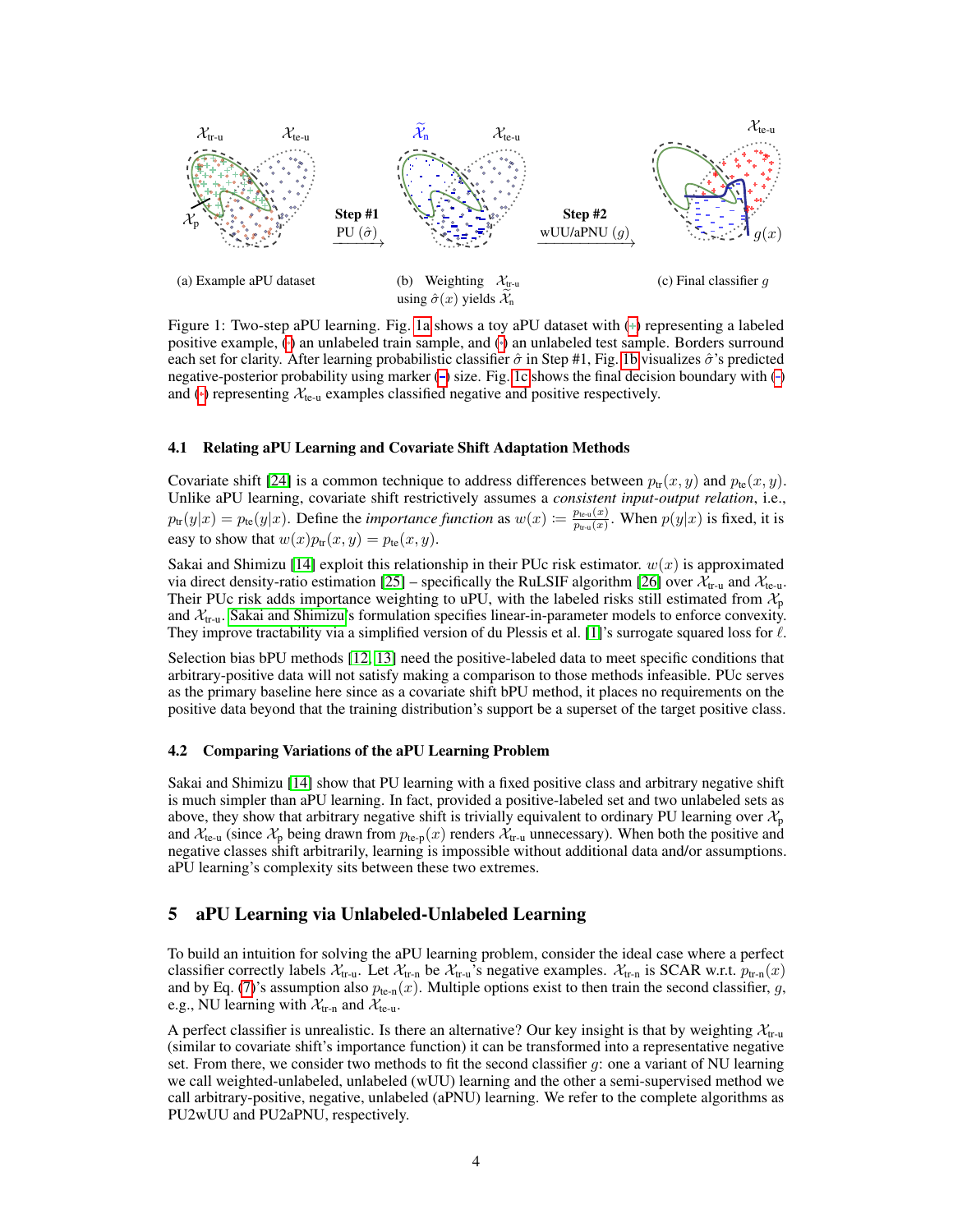<span id="page-4-0"></span>

| <b>Algorithm 1</b> Two-step unlabeled-unlabeled aPU learning                                                      |  |  |  |  |  |  |  |
|-------------------------------------------------------------------------------------------------------------------|--|--|--|--|--|--|--|
| <b>Input:</b> Labeled-positive set $\mathcal{X}_p$ and unlabeled sets $\mathcal{X}_{tr-u}$ , $\mathcal{X}_{te-u}$ |  |  |  |  |  |  |  |
| <b>Output:</b> <i>g</i> 's model parameters $\theta$                                                              |  |  |  |  |  |  |  |
| 1: Train probabilistic classifier $\hat{\sigma}$ using $\mathcal{X}_p$ and $\mathcal{X}_{tr-u}$                   |  |  |  |  |  |  |  |
| 2: Use $\hat{\sigma}$ to transform $\mathcal{X}_{tr-u}$ into surrogate negative set $\mathcal{X}_n$               |  |  |  |  |  |  |  |
| 3: Train final classifier, g, using ERM with $R_{\text{wUU}}(g)$ or $R_{\text{apNU}}(g)$                          |  |  |  |  |  |  |  |

Figure [1](#page-3-0) visualizes our two-step approach, with a formal presentation in Algorithm [1.](#page-4-0) Below is a detailed description and theoretical analysis.

# Step #1: Create Surrogate Negative Set  $\mathcal{X}_n$  from  $\mathcal{X}_{tr-u}$

This step's goal is to learn the training distribution's negative class-posterior,  $p_{tr}(Y = -1|x)$ . We achieve this by training PU probabilistic classifier  $\hat{\sigma} : \mathbb{R}^{\bar{d}} \to [0,1]$  using  $\mathcal{X}_p$  and  $\mathcal{X}_{tr-u}$ . In principle, any probabilistic PU method can be used; we focused on ERM-based PU methods so the logistic loss served as surrogate,  $\ell$ . Sigmoid activation is applied to the model's output to bound its range to  $(0, 1)$ .

<span id="page-4-1"></span>**Theorem 2.** Let  $g : \mathbb{R}^d \to \mathbb{R}$  be an arbitrary decision function and  $\ell : \mathbb{R} \to \mathbb{R}_{\geq 0}$  be a loss function *bounded w.r.t.* g. Let  $\hat{y} \in \{\pm 1\}$  be a predicted label. Define  $\mathcal{X}_{tr-u} \coloneqq \{x_i\}_{i=1}^{n_{tr-u} \text{ i.i.d.}} p_{tr-u}(x)$ , and restrict  $\pi_{tr} \in [0, 1)$ . Define  $\widetilde{R}^{\hat{y}}_{n-u}(g) \coloneqq \frac{1}{n_{tr,u}} \sum_{x_i \in \mathcal{X}_{tr,u}} \frac{\hat{\sigma}(x_i)\ell(\hat{y}g(x_i))}{1-\pi_u}$ . Let  $\hat{\sigma} : \mathbb{R}^d \to [0, 1]$  be in hypothesis set  $\widehat{\Sigma}$ . *When*  $\hat{\sigma}(x) = p_{tr}(Y = -1|x)$ ,  $\tilde{R}_{n}^{\hat{y}}(g)$  *is an unbiased estimator of*  $R_{n}^{\hat{y}}(g)$ *. When the concept class of functions that defines*  $p_{tr}(Y = -1|x)$  *is probably approximately correct (PAC) learnable by some PAC-learning algorithm A that selects*  $\hat{\sigma} \in \hat{\Sigma}$ , *then*  $\widetilde{R}_{n,u}^{\hat{y}}(g)$  *is a consistent estimator of*  $R_n^{\hat{y}}(g)$ *.* 

From Theorem [2,](#page-4-1) we see that *soft* weighting each unlabeled instance in  $\mathcal{X}_{tr-u}$  by  $\hat{\sigma}$  yields a *surrogate negative set*  $\widetilde{X}_n$  that can be used to estimate the train/test negative labeled risk. We form  $\widetilde{X}_n$  transductively, but inductive learning is an option. Since  $\mathcal{X}_{tr-u}$  contains positive examples,  $\hat{\sigma}$  may overfit and memorize random positive example variation. This is usually detectable via an implausible validation loss given  $\pi_{tr}$ ,  $n_p$ , and  $n_{tr-u}$ . Care should be shown to tune  $\hat{\sigma}$ 's capacity and regularization.

Supplemental Section [E.7](#page--1-0) proposes and empirically evaluates two additional methods to construct  $\tilde{\mathcal{X}}_n$ . While these other methods are not statistically consistent, they may outperform soft weighting.

What if  $\mathcal{X}_p$  is not SCAR? Our aPU learning setting, detailed in Section [4,](#page-2-3) specifies that  $\mathcal{X}_p$ is representative of  $\mathcal{X}_{tr-u}$ 's positive examples. In scenarios where  $\mathcal{X}_p$  is biased w.r.t.  $\mathcal{X}_{tr-u}$ , any bPU method (e.g., [\[12,](#page-10-1) [13\]](#page-10-2)) can be used in step #1 to (hard) label  $\mathcal{X}_{tr-u}$  thereby constructing  $\widetilde{\mathcal{X}}_n$ .

#### <span id="page-4-4"></span>Step #2: Train the Test Distribution Classifier  $q$

Negative-unlabeled (NU) learning is functionally the same as PU learning. Sakai et al. [\[27\]](#page-10-16) formalize an unbiased NU risk estimator,  $\widehat{R}_{\text{NU}}(g) := \left| \widehat{R}_{\text{u}}^+(g) - (1 - \pi) \widehat{R}_{\text{n}}^+(g) \right| + (1 - \pi) \widehat{R}_{\text{n}}^-(g)$  (defined here with our absolute-value correction). Our *weighted-unlabeled, unlabeled*<sup>[2](#page-4-2)</sup> (wUU) estimator,

$$
\widehat{R}_{\text{wUU}}(g) \coloneqq \left| \widehat{R}^+_{\text{te-u}}(g) - (1 - \pi_{\text{te}}) \widetilde{R}^+_{\text{n-u}}(g) \right| + (1 - \pi_{\text{te}}) \widetilde{R}^-_{\text{n-u}}(g),\tag{8}
$$

modifies [Sakai et al.'](#page-10-16)s definition to use  $\tilde{\chi}$  and  $\chi$ <sub>te-u</sub>. Observe that  $\hat{R}_{wUU}(g)$  uses only data that was originally unlabeled. When  $\tilde{R}_{n-u}^{\hat{y}}(g)$  is consistent, wUU is also consistent just like nnPU/abs-PU.

**Risk Estimation with Positive Data Reuse** When  $p_{tr-p}(x)$ 's and  $p_{te-p}(x)$ 's supports intersect,  $\mathcal{X}_p$  may contain useful information about the target distribution given limited data. In such settings, a semi-supervised approach leveraging  $\mathcal{X}_p$ , surrogate  $\tilde{\mathcal{X}}_n$ , and  $\mathcal{X}_{te-u}$  may perform better than wUU.

Sakai et al. [\[27\]](#page-10-16) propose the PNU risk estimator,  $\widehat{R}_{\text{PNU}}(g) := (1 - \rho)\widehat{R}_{\text{PV}}(g) + \rho\widehat{R}_{\text{NU}}(g)$ , where hyperparameter  $\rho \in (0, 1)$  weights the PN and NU estimators. Our *arbitrary-positive, negative, unlabeled* (aPNU) risk estimator in Eq. [\(9\)](#page-4-3) modifies PNU to use  $\widetilde{\mathcal{X}}_n$  and our absolute-value correction.

<span id="page-4-3"></span>
$$
\widehat{R}_{\text{aPNU}}(g) = (1 - \rho)\pi_{\text{te}}\widehat{R}_{\text{p}}^+(g) + (1 - \pi_{\text{te}})\widetilde{R}_{\text{n-u}}^-(g) + \rho \left|\widehat{R}_{\text{te-u}}^+(g) - (1 - \pi_{\text{te}})\widetilde{R}_{\text{n-u}}^+(g)\right| \tag{9}
$$

<span id="page-4-2"></span><sup>2</sup> "Unlabeled-unlabeled learning" denotes the two unlabeled sets and is different from UU learning in [\[28,](#page-10-17) [29\]](#page-10-18).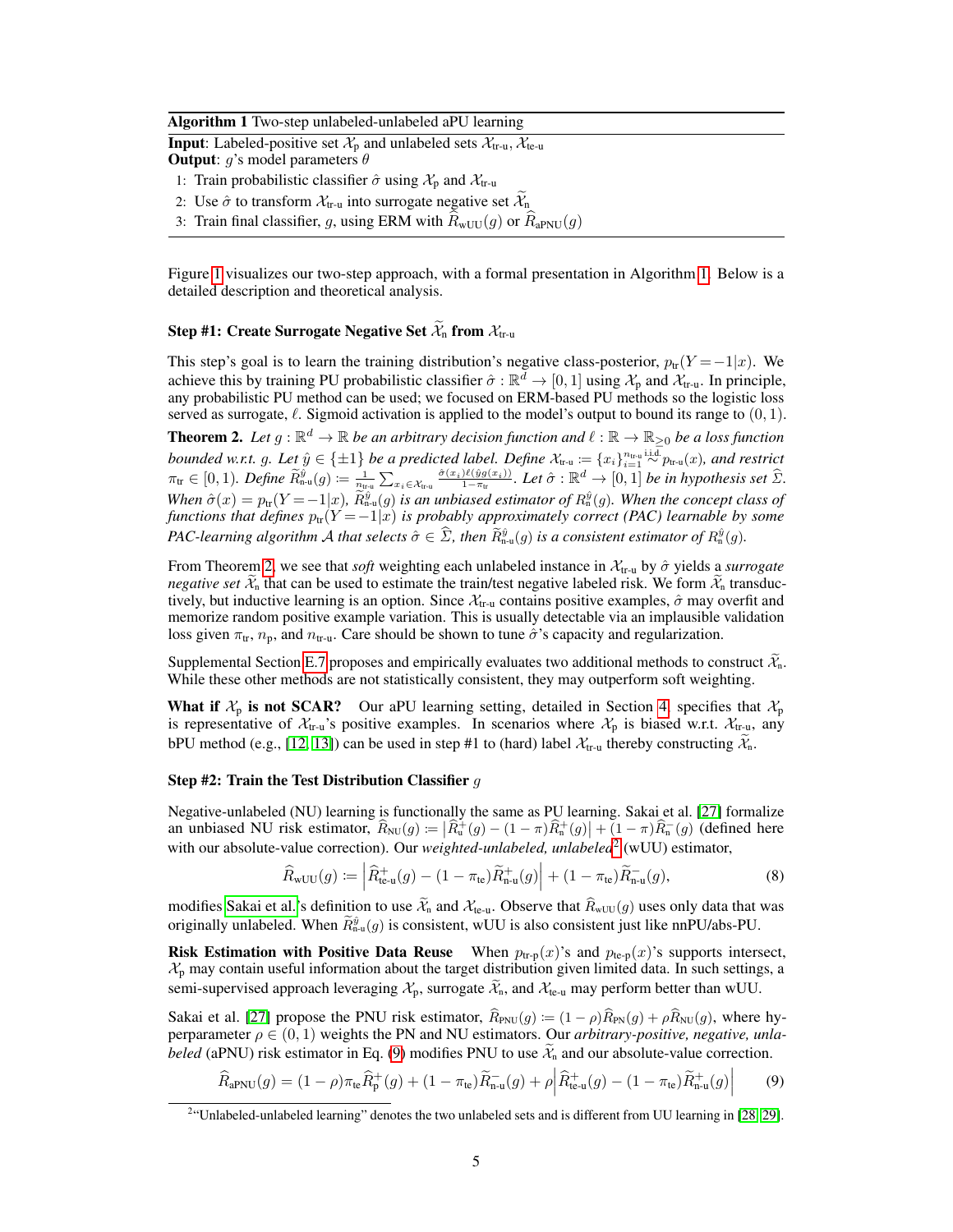If  $\rho = 0$ , aPNU ignores the test distribution (i.e.,  $\mathcal{X}_{\text{te-u}}$ ) entirely. If  $\rho = 1$ , aPNU is simply wUU. When a large positive shift is expected (e.g., by domain-specific knowledge),  $\mathcal{X}_p$  is of limited value so set  $\rho$  closer to 1. For small expected positive shifts, set  $\rho$  closer to 0. A midpoint value of  $\rho = 0.5$ empirically performed well when no knowledge about the positive shift was assumed.

**ERM Framework** Both  $\hat{R}_{wUU}(q)$  and  $\hat{R}_{aPNU}(q)$  integrate into a standard ERM framework since they use our absolute-value correction. For completeness, supplemental materials Section [C.1](#page--1-2) details their custom ERM algorithm if Kiryo et al. [\[8\]](#page-9-7)'s non-negativity correction is used instead.

Heterogeneous Classifiers Two-step learners enable different learner architectures in each step (e.g., random forest for step #1 and a neural network for step #2). Our experiments leverage this flexibility where  $\hat{\sigma}$ 's neural network may have fewer hidden layers or different hyperparameters than q in step  $#2$ .

## 6 Positive-Unlabeled Recursive Risk Estimation

Two-step methods — both ours and PUc — solve a challenging problem by decomposing it into sequential (easier) subproblems. Serial decision making's disadvantage is that earlier errors propagate and can be amplified when subsequent decisions are made on top of those errors.

Can our aPU problem setting be learned in a single *joint* method? [Sakai and Shimizu](#page-10-3) leave it as an open question. We show in this section the answer is yes. To understand why this is possible, it helps to simplify our perspective of unbiased PU and NU learning. When estimating a labeled risk,  $\hat{R}_{\mathcal{D}}^{\hat{y}}(g)$ (where  $\mathcal{D} \in \{p, n\}$ ), the ideal case is to use SCAR data from class-conditional distribution  $p_{\mathcal{D}}(x)$ . When such labeled data is unavailable, the risk *decomposes* via the simple linear transformation,

$$
(1 - \alpha)\widehat{R}^{\widehat{y}}_{A}(g) = \widehat{R}^{\widehat{y}}_{\mathbf{u}}(g) - \alpha \widehat{R}^{\widehat{y}}_{B}(g)
$$
\n(10)

where  $A = n$  and  $B = p$  for PU learning or vice versa for NU learning.  $\alpha$  is the positive (negative) prior for PU (NU) learning.

In standard PU and NU learning, either  $\widehat{R}_{A}^{\widehat{y}}(g)$  or  $\widehat{R}_{B}^{\widehat{y}}(g)$  can always be estimated from labeled data. If that were not true, can this decomposition be applied recursively (i.e., nested)? The answer is again yes. Below we apply recursive risk decomposition to our aPU learning task.

## Applying Recursive Risk to aPU learning

Our positive-unlabeled recursive risk (PURR) estimator quantifies our aPU setting's empirical risk and integrates into a standard ERM framework. PURR's top-level definition is simply the test risk:

<span id="page-5-0"></span>
$$
\widehat{R}_{\text{PURR}}(g) = \pi_{\text{te}} \widehat{R}_{\text{te-p}}^+(g) + (1 - \pi_{\text{te}}) \widehat{R}_{\text{te-n}}^-(g). \tag{11}
$$

Since only unlabeled data is drawn from the test distribution, both terms in Eq. [\(11\)](#page-5-0) require risk decomposition. First, for  $\hat{R}_{te-n}^-(g)$ , we consider its more general form  $\hat{R}_{te-n}^{\hat{y}}(g)$  below since  $\hat{R}_{te-n}^+(g)$  will be needed as well. Using Eq. [\(7\)](#page-2-2)'s assumption,  $\hat{R}_{te-n}^{\hat{y}}(g)$  can be estimated directly from the training distribution. Combining Eq. [\(3\)](#page-1-0) with absolute-value correction, we see that

<span id="page-5-1"></span>
$$
\widehat{R}_{\text{te-n}}^{\hat{y}}(g) = \widehat{R}_{\text{tr-n}}^{\hat{y}}(g) = \frac{1}{1 - \pi_{\text{tr}}} \left| \widehat{R}_{\text{tr-u}}^{\hat{y}}(g) - \pi_{\text{tr}} \widehat{R}_{\text{tr-p}}^{\hat{y}}(g) \right|.
$$
\n(12)

Next,  $\widehat{R}^+_{te-p}(g)$ , as a positive risk, undergoes NU decomposition so (with absolute-value correction):

<span id="page-5-2"></span>
$$
\pi_{\text{te}}\widehat{R}^+_{\text{te-p}}(g) = \left| \widehat{R}^+_{\text{te-u}}(g) - (1 - \pi_{\text{te}})\widehat{R}^+_{\text{te-n}}(g) \right|. \tag{13}
$$

Eq. [\(12\)](#page-5-1) with  $\hat{y} = +1$  substitutes for  $\hat{R}_{te-n}^+(g)$  in Eq. [\(13\)](#page-5-2) yielding  $\hat{R}_{PURR}(g)$ 's complete definition:

$$
\widehat{R}_{\text{FURR}}(g) = \left| \widehat{R}_{\text{te-u}}^+(g) - (1 - \pi_{\text{te}}) \left| \underbrace{\frac{\widehat{R}_{\text{tr-u}}^+(g) - \pi_{\text{tr}} \widehat{R}_{\text{tr-p}}^+(g)}{1 - \pi_{\text{tr}}}}_{\widehat{R}_{\text{te-n}}^+(g)} \right| \right| + (1 - \pi_{\text{te}}) \left| \underbrace{\frac{\widehat{R}_{\text{tr-u}}^-(g) - \pi_{\text{tr}} \widehat{R}_{\text{tr-p}}^-(g)}{1 - \pi_{\text{tr}}}}_{\widehat{R}_{\text{te-n}}^-(g)} \right|.
$$
\n(14)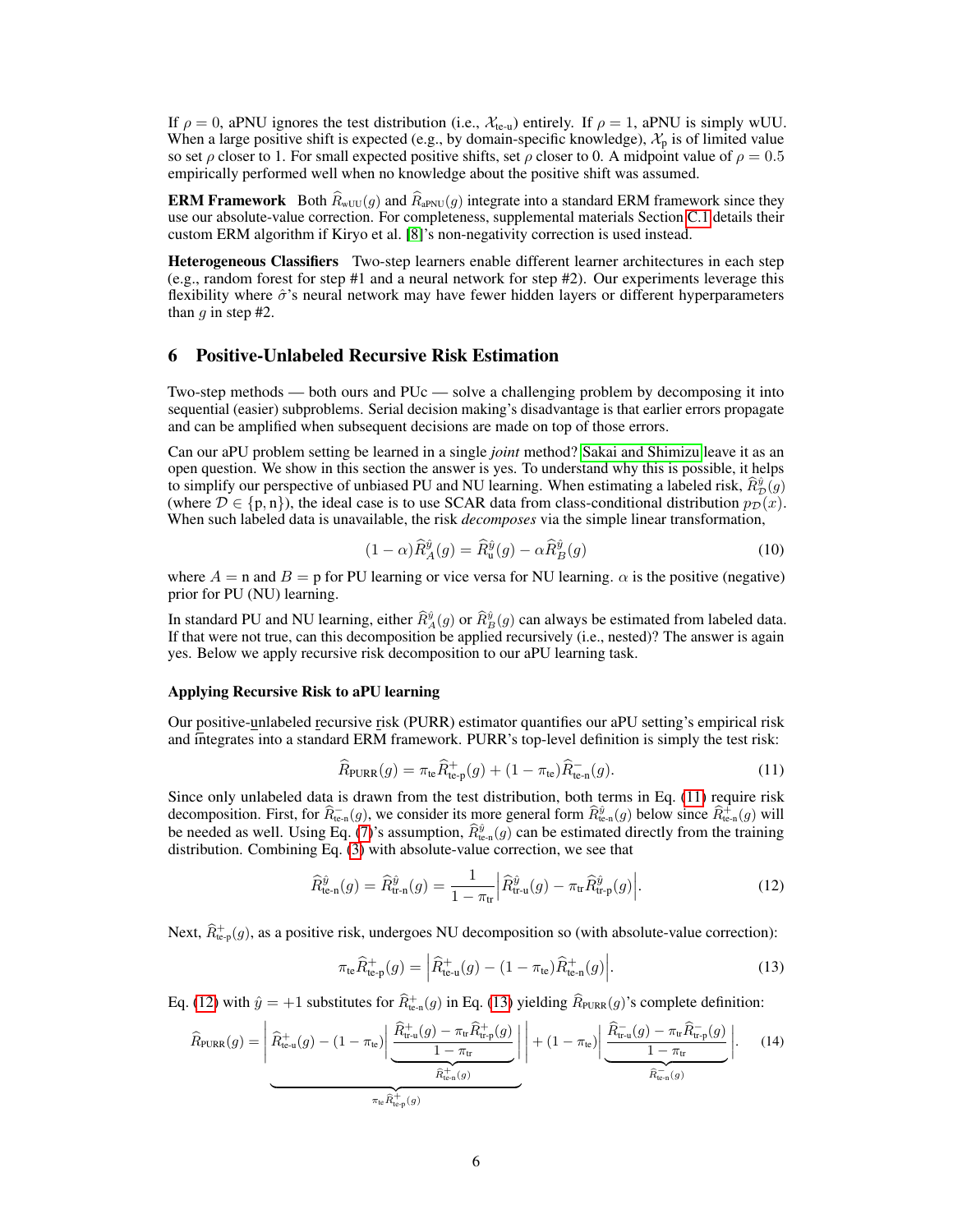**Theorem 3.** *Fix decision function*  $g \in \mathcal{G}$ . If  $\ell$  is bounded over  $g(x)$ 's image and  $\widehat{R}_{\text{te-n}}^{\widehat{y}}(g)$ ,  $\widehat{R}_{\text{te-p}}^+(g) > 0$ *for*  $\hat{y} \in \{\pm 1\}$ , then  $\widehat{R}_{\text{PURR}}(g)$  *is a consistent estimator.*  $\widehat{R}_{\text{PURR}}(g)$  *is a biased estimator unless for all*  $\mathcal{X}_{\text{tr-u}} \stackrel{\text{i.i.d.}}{\sim} p_{\text{tr-u}}(x)$ ,  $\mathcal{X}_{\text{te-u}} \stackrel{\text{i.i.d.}}{\sim} p_{\text{te-u}}(x)$ , and  $\mathcal{X}_{\text{p}} \stackrel{\text{i.i.d.}}{\sim} p_{\text{tr-p}}(x)$  it holds that  $\Pr[\widehat{R}_{\text{tr-u}}^{\hat{y}}(g) - (1 - \pi_{\text{te}}) \widehat{R}_{\text{tr-p}}^{\hat{y}}(g) < 0] = 0$  $and \Pr[\widehat{R}^+_{te-u}(g) - (1 - \pi_{te})\widehat{R}^+_{te-n}(g) < 0] = 0.$ 

Optimization PURR with absolute-value correction integrates into a standard ERM framework. If non-negativity is used instead, PURR's optimization scheme becomes significantly more complicated as it must consider four candidate gradients per update; see suppl. Section [C.2](#page--1-3) for more details.

# 7 Experimental Results

We empirically studied the effectiveness of our methods – PURR, PU2wUU, and PU2aPNU – using synthetic and real-world data.<sup>[3](#page-6-0)</sup> Limited space allows us to discuss only two experiment sets here. Suppl. Section [E](#page--1-0) details experiments on: synthetic data, 10 LIBSVM datasets [\[30\]](#page-10-19) under a totally different positive-bias condition, and a study of our methods' robustness to negative-class shift.

#### 7.1 Experimental Setup

Supplemental Section [D](#page--1-4) enumerates our complete experimental setup with a brief summary below.

Baselines PUc [\[14\]](#page-10-3) with a linear-in-parameter model and Gaussian kernel basis is the primary baseline.[4](#page-6-1) Ordinary nnPU is the performance floor. To ensure the strongest baseline, we separately trained nnPU with unlabeled set  $\mathcal{X}_{te-u}$  as well as with the combined  $\mathcal{X}_{te-u} \cup \mathcal{X}_{te-u}$  (using the true, composite prior) and report each experiment's best performing configuration, denoted nnPU\*. PN-test (trained on labeled  $\mathcal{X}_{te-u}$ ) provides a reference for the performance ceiling. All methods saw identical training/test data splits and where applicable used the same initial weights.

Datasets Section [7.2](#page-6-2) considers the MNIST [\[31\]](#page-10-20), CIFAR10 [\[32\]](#page-10-21), and 20 Newsgroups [\[33\]](#page-11-0) datasets with binary classes formed by partitioning each dataset's labels. Section [7.3](#page-8-0) uses two different TREC [\[34\]](#page-11-1) spam email datasets to demonstrate our methods' performance under real-world adversarial concept drift. Further details on all datasets are in the supplemental materials.

**Learner Architecture** We focus on training neural networks (NNs) via stochastic optimization (i.e., AdamW [\[35\]](#page-11-2) with AMSGrad [\[36\]](#page-11-3)). Probabilistic classifier,  $\hat{\sigma}$ , used our abs-PU risk estimator with logistic loss. All other learners used sigmoid loss for  $\ell$ . Since PUc is limited to linear models with Gaussian kernels, we limited our NNs to at most three fully-connected layers of 300 neurons. For MNIST, our NNs were trained from scratch. Pretrained deep networks encoded the CIFAR10, 20 Newsgroups, and TREC spam datasets into static representations all learners used. Specifically, the 20 Newsgroups documents and TREC emails were encoded into 9,216 dimensional vectors using ELMo [\[37\]](#page-11-4). This encoding scheme was used by Hsieh et al. [\[11\]](#page-10-0) and is based on [\[38\]](#page-11-5). DenseNet-121 [\[39\]](#page-11-6) encoded each CIFAR10 image into a 1,024 dimensional vector.

Hyperparameters Our only individually tuned hyperparameters are learning rate and weight decay. We assume the worst case of no *a priori* knowledge about the positive shift so midpoint value  $\rho = 0.5$ was used. PUc's hyperparameters were tuned via importance-weighted cross validation [\[40\]](#page-11-7). For the complete hyperparameter details, see supplemental materials Section [D.8.](#page--1-5)

#### <span id="page-6-2"></span>7.2 Partially and Fully Disjoint Positive Class-Conditional Supports

Here we replicate scenarios where positive subclasses exist only in the test distribution (e.g., adversarial zero-day attacks). These experiments are modeled after Hsieh et al. [\[11\]](#page-10-0)'s experiments for positive, unlabeled, biased-negative (PUbN) learning.

Table [1](#page-7-0) lists the experiments' positive train/test and negative class definitions. Datasets are sampled u.a.r. from their constituent sublabels. Each dataset has four experimental conditions (ordered by row number): (1)  $P_{train} = P_{test}$ , i.e., no bias, (2 & 3 resp.) partially disjoint positive supports without and with prior shift, and (4) disjoint positive class definitions.  $\pi_{te}$  equals  $P_{test}$ 's true prior w.r.t.  $P_{test} \sqcup N$ .

<span id="page-6-0"></span><sup>&</sup>lt;sup>3</sup>Our implementation is publicly available at: [https://github.com/ZaydH/arbitrary\\_pu.](https://github.com/ZaydH/arbitrary_pu)

<span id="page-6-1"></span><sup>&</sup>lt;sup>4</sup>The PUc implementation was provided by Sakai and Shimizu [\[14\]](#page-10-3) via personal correspondence.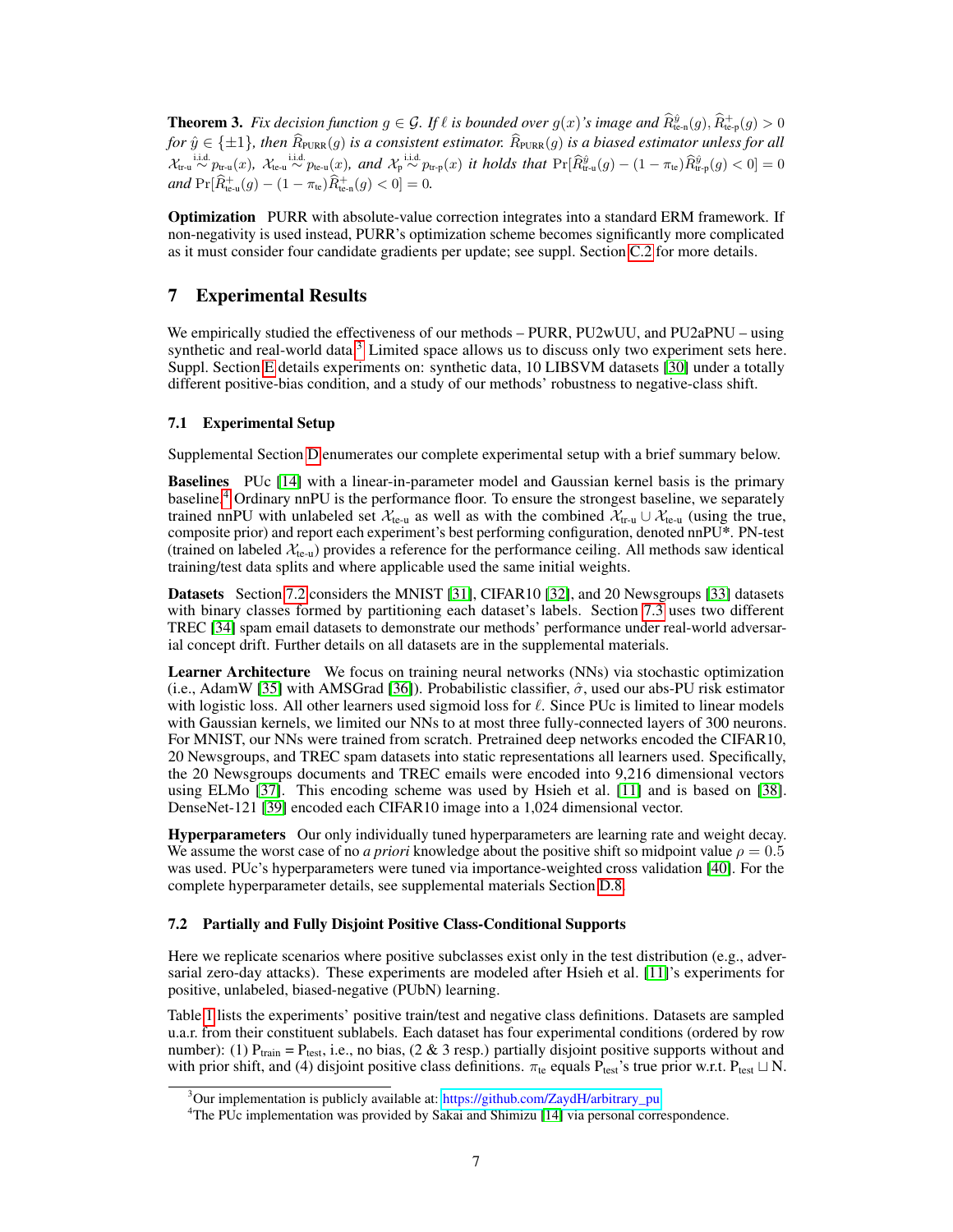<span id="page-7-0"></span>Table 1: Mean inductive misclassification rate (%) over 100 trials for MNIST, 20 Newsgroups, & CIFAR10 for different positive & negative class definitions. Bold denotes a *shifted task*'s best performing method. For *all* shifted tasks, our three methods – denoted with † – statistically outperformed PUc and nnPU\* based on a paired t-test ( $p < 0.01$ ). Each dataset's first three experiments have identical negative (N) & positive-test ( $P_{test}$ ) class definitions. Positive train ( $P_{train}$ ) specified as " $P_{test}$ " denotes no bias. Additional shifted tasks (with result standard deviations) are in the supplemental materials.

|                         | N                        | $P_{test}$                     | $P_{train}$ | $\pi_{\rm tr}$ | $\pi_{te}$ |                  |                      | Two-Step (PU2)  |      | <b>Baselines</b> |            |
|-------------------------|--------------------------|--------------------------------|-------------|----------------|------------|------------------|----------------------|-----------------|------|------------------|------------|
|                         |                          |                                |             |                |            | $PURR^{\dagger}$ | $a$ PNU <sup>†</sup> | $WUU^{\dagger}$ | PUc  | $nnPU*$          | $PN_{te}$  |
| <b>NNIST</b>            | 0, 2, 4,<br>6, 8         | 1, 3, 5,<br>7, 9               | $P_{test}$  | 0.5            | 0.5        | 10.0             | 10.0                 | 11.6            | 8.6  | 5.5              | ↑          |
|                         |                          |                                | 7, 9        | 0.5            | 0.5        | 9.4              | 7.1                  | 8.3             | 26.8 | 35.1             | 2.8        |
|                         |                          |                                |             | 0.29           | 0.5        | 6.8              | 5.3                  | 6.0             | 29.2 | 36.7             | ↓          |
|                         | 0, 2                     | 5, 7                           | 1, 3        | 0.5            | 0.5        | 4.0              | 3.6                  | 3.1             | 17.1 | 30.9             | 1.1        |
| News.<br>$\overline{c}$ | sci, soc,<br>talk        | alt, comp,<br>misc, rec        | $P_{test}$  | 0.56           | 0.56       | 15.4             | 14.9                 | 16.7            | 14.9 | 14.1             | 个          |
|                         |                          |                                | misc, rec   | 0.56           | 0.56       | 17.5             | 13.5                 | 15.1            | 23.9 | 28.8             | 10.5       |
|                         |                          |                                |             | 0.37           | 0.56       | 13.9             | 12.8                 | 14.3            | 28.9 | 28.8             | ↓          |
|                         | misc, rec                | soc, talk                      | alt, comp   | 0.55           | 0.46       | 5.9              | 7.1                  | 5.6             | 18.5 | 35.3             | 2.1        |
| <b>CIFAR1</b>           | Bird, Cat.<br>Deer, Dog, | Plane,<br>Auto, Ship,<br>Truck | $P_{test}$  | 0.4            | 0.4        | 14.1             | 14.2                 | 15.5            | 13.8 | 12.3             | $\uparrow$ |
|                         |                          |                                | Plane       | 0.4            | 0.4        | 13.8             | 14.5                 | 15.1            | 20.6 | 27.4             | 9.8        |
|                         | Frog, Horse              |                                |             | 0.14           | 0.4        | 12.1             | 11.9                 | 12.4            | 26.7 | 26.7             | ↓          |
|                         | Deer, Horse              | Plane, Auto                    | Cat, Dog    | 0.5            | 0.5        | 14.1             | 14.9                 | 11.2            | 33.1 | 47.5             | 7.7        |

<span id="page-7-1"></span>

Figure 2: Mean inductive misclassification rate over 100 trials on the MNIST, 20 News., CIFAR10, & TREC spam datasets for our methods & baselines. Each numbered plot (i.e., 2–4) corresponds to one experimental shift task in Table [1.](#page-7-0) Spam classification experiments are detailed in Section [7.3.](#page-8-0)

By default  $\pi_{tr} = \pi_{te}$ ; in the prior shift and disjoint support experiments (rows 3 and 4),  $\pi_{tr}$  equals  $P_{train}$ 's true prior w.r.t.  $P_{train} \sqcup N$ .

Analysis Results are shown in Table [1](#page-7-0) and Figure [2.](#page-7-1) On *unshifted* data (row 1 for each dataset), baselines PUc and nnPU\* slightly outperformed our methods, which shows that PUc's architecture is sufficiently expressive. In contrast, on *shifted* data (rows 2–4 for each dataset), our methods' performance generally improved while both PUc's and nnPU\*'s performance always degraded. This performance divergence demonstrates our methods' algorithmic advantage. In fact for all shifted tasks, our methods always outperformed PUc and nnPU\* according to a paired t-test ( $p < 0.01$ ). For partially disjoint positive supports (rows 2 and 3 for each dataset), PU2aPNU was the top performer for five of six setups (PURR was top on the other). This pattern reversed for fully disjoint supports (row 4) where PU2aPNU always lagged PU2wUU; this is expected as explained in Section [5.](#page-4-4)

Reducing  $\pi_{tr}$  always improved our algorithms' performance and degraded PUc's. A smaller prior enables easier identification of  $\mathcal{X}_{tr-u}$ 's negative examples and in turn a more accurate estimation of  $\mathcal{X}_{te-u}$ 's negative risk. In contrast, importance weighting is most accurate in the absence of bias (see row 1 for each dataset). Any shift increases density estimation's (and by extension PUc's) inaccuracy.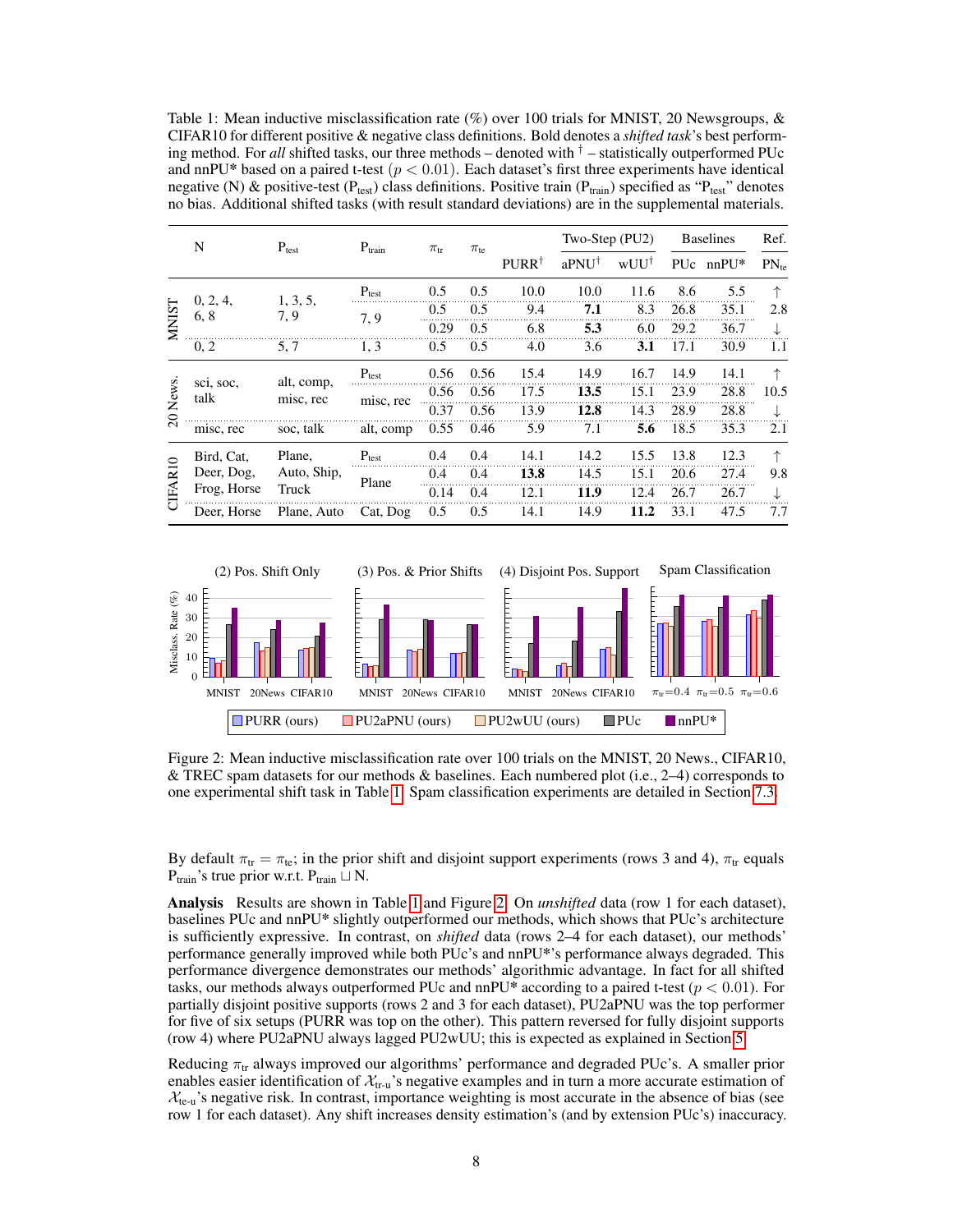<span id="page-8-1"></span>Table 2: Mean inductive misclassification rate (%) over 100 trials for spam adversarial drift. Our methods – PURR, PU2wUU, and PU2aPNU – outperformed PUc & nnPU\* based on a 1% paired t-test. Each result's standard deviation appears in supplemental Table [14.](#page--1-6)

| Train Set |  | Test Set                                                                                                                                                                                                                     |  | $\pi_{\rm tr}$ | $\pi_{\text{te}}$ | Two-Step (PU2) Baselines |  |  |                                                      | Ref. |
|-----------|--|------------------------------------------------------------------------------------------------------------------------------------------------------------------------------------------------------------------------------|--|----------------|-------------------|--------------------------|--|--|------------------------------------------------------|------|
| Pos.      |  | Neg. Pos. Neg.                                                                                                                                                                                                               |  |                |                   |                          |  |  | PURR aPNU wUU PUc nnPU* $PN_{te}$                    |      |
|           |  | $\begin{tabular}{cccccc} 2005 & 2005 & 2007 & 2007 & 0.4 & 0.5 & 26.5 & 26.9 & \textbf{25.1} & 35.2 & 40.9 \\ \text{Spam} & Ham & Span & Ham & 0.5 & 0.5 & 27.5 & 28.6 & \textbf{25.1} & 34.6 & 40.5 & 0.6 \\ \end{tabular}$ |  |                |                   |                          |  |  |                                                      |      |
|           |  |                                                                                                                                                                                                                              |  |                |                   |                          |  |  |                                                      |      |
|           |  |                                                                                                                                                                                                                              |  |                |                   |                          |  |  | 0.6 0.5 30.8 33.0 <b>29.3</b> 38.5 41.1 $\downarrow$ |      |

nnPU\* outperformed both PUc and our methods when there was no bias. This is expected. If an algorithm searches for non-existent phenomena, any additional patterns found will not generalize.

## <span id="page-8-0"></span>7.3 Case Study: Arbitrary Adversarial Concept Drift

PU learning has been applied to multiple adversarial domains including opinion spam [\[3,](#page-9-2) [16,](#page-10-5) [17,](#page-10-6) [18\]](#page-10-7). We use spam classification as a vehicle to test our methods in an adversarial setting by considering two different TREC email spam datasets – training on TREC05 and evaluating on TREC07. Spam – the positive class – evolves quickly over time, but the two datasets' ham emails are also quite different: TREC05 relies on Enron emails while TREC07 contains mostly emails from a university server. Thus, this represents a more challenging, realistic setting where Eq. [\(7\)](#page-2-2)'s assumption does not hold.

Table [2](#page-8-1) and Figure [2](#page-7-1) show that our methods outperformed PUc and nnPU\* according to a 1% paired t-test across three training priors ( $\pi_{tr}$ ). PU2wUU was the top-performer as  $\hat{\sigma}$  accurately labeled  $\mathcal{X}_{tr-u}$ , yielding a strong surrogate negative set. PU2aPNU performed slightly worse than PU2wUU as the significant adversarial concept drift greatly limited  $\mathcal{X}_p$ 's value. Overall, these experiments show that our aPU setting arises in real-world domains. All of our methods handled large positive shifts better than prior work, even in realistic cases where the negative class also shifts.

#### 7.4 Discussion

Our two-step methods assume asymptotic consistency for  $\widetilde{\mathcal{X}}_n$  in step #1, but finite training data ensures a non-consistent evaluation setting. Nonetheless, either PU2aPNU or PU2wUU was the top performer in all but one experiment in this section.<sup>[5](#page-8-2)</sup> Supplemental Section [E.7](#page--1-0) includes additional experiments where we further stress our two-step methods by forcing  $\hat{\sigma}$  away from our posterior estimate. Even under those deleterious step #1 conditions, our two-step learners are robust.

Conventional wisdom suggests that joint method PURR should outperform pipeline approaches. This intuition breaks down in our case because PURR, with its three risk decompositions, is strictly harder to optimize than wUU, aPNU, abs-PU, and nnPU – all of which have a single decomposition. This harder optimization can lead to worse accuracy compared to the two-step methods, especially on easier problems (e.g., MNIST), where each step can be solved accurately on its own.

For completeness, suppl. Section [E.5](#page--1-0) compares our methods to bPU selection bias method PUSB [\[13\]](#page-10-2). Our algorithms generally outperformed PUSB on data specifically tuned for their method even after accounting for the differing unlabeled sets. Those experiments indicate that PUSB's underlying assumption entails only a small data shift and further point to potential PUSB learning brittleness.

# 8 Conclusions

We examined arbitrary-positive, unlabeled (aPU) learning, where the labeled-positive and targetpositive distributions may be arbitrarily different. A (nearly) fixed negative class-distribution allows us to train accurate classifiers without any labeled data from the target distribution (i.e., disjoint positive supports). Empirical results on real-world data above and in the supplementals show that our methods are still robust in the realistic case of some negative shift. Future work seeks a less restrictive yet statistically-sound replacement assumption of a fixed negative class-conditional distribution.

<span id="page-8-2"></span> $<sup>5</sup>$ Supplemental Sections [E.2](#page--1-0) and [E.4](#page--1-0) enumerate multiple empirical setups where PURR is the top performer.</sup>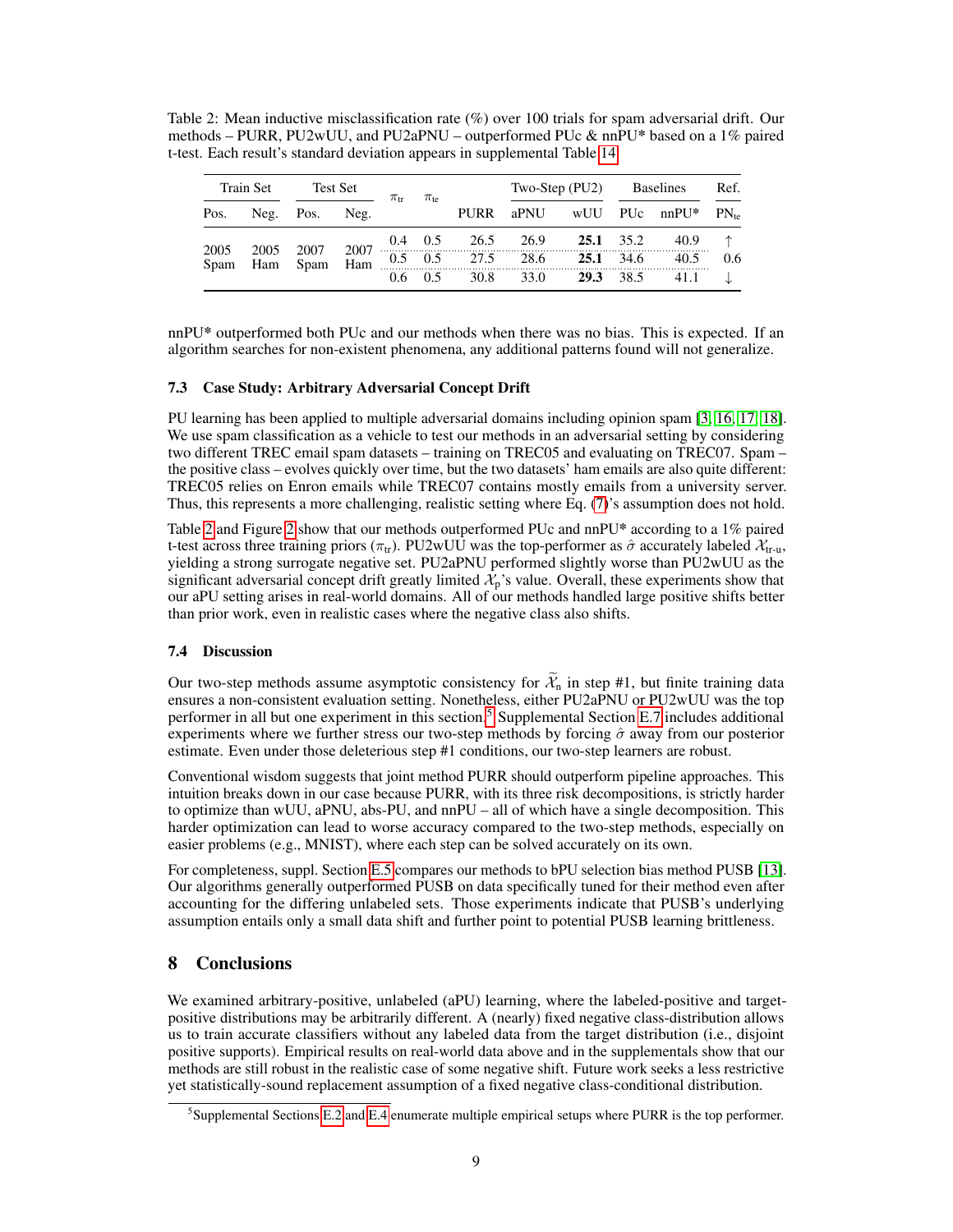# 9 Broader Impact

The algorithms proposed in this work are general and could be applied to many different applications. Forecasting the broader impact of work like this is challenging and generally inaccurate. With that caveat, we discuss potential impacts based on possible applications.

The case study on email spam suggests that our methods may be useful in adversarial domains, such as the detection of fraud, malware, network intrusion, distributed denial of service (DDoS) attacks, and many types of spam. In these settings, one class (e.g., spam) evolves quickly as attackers try to evade detection. For many of these domains, improved classifiers would benefit society by reducing spam and fraud. However, for domains such as facial recognition, improved robustness could lead to reduced privacy and other societal harms. See Albert et al. [\[41\]](#page-11-8) for an extensive discussion of the politics of adversarial machine learning.

In other domains, such as epidemiological analysis and land-cover classification, our work may lead to new or better models by reducing the need for labeled data and relaxing the SCAR assumption. As detailed in Section [1,](#page-0-0) only recently has the PU SCAR barrier been broken [\[12,](#page-10-1) [13,](#page-10-2) [14\]](#page-10-3). aPU learning pushes PU learning's positive-shift boundary to a new extreme. We hope this paper will enable PU learning to be applied in domains where existing bPU\PU methods are impractical. This could also benefit society if used responsibly, with experts performing proper model validation and vetting risks. Careful model validation is especially important when labeled data is limited and biased.

# Acknowledgments and Disclosure of Funding

This work was supported by a grant from the Air Force Research Laboratory and the Defense Advanced Research Projects Agency (DARPA) – agreement number FA8750-16-C-0166, subcontract K001892-00-S05.

This work benefited from access to the University of Oregon high performance computer, Talapas.

# References

- <span id="page-9-0"></span>[1] Marthinus du Plessis, Gang Niu, and Masashi Sugiyama. Convex formulation for learning from positive and unlabeled data. In *Proceedings of the 32nd International Conference on Machine Learning*, ICML'15, 2015.
- <span id="page-9-1"></span>[2] Jessa Bekker and Jesse Davis. Estimating the class prior in positive and unlabeled data through decision tree induction. In *Proceedings of the 32nd AAAI Conference on Artificial Intelligence*, AAAI'18, 2018.
- <span id="page-9-2"></span>[3] Donato Hernández Fusilier, Rafael Guzmán Cabrera, Manuel Montes-y Gómez, and Paolo Rosso. Using PU-learning to detect deceptive opinion spam. In *Proceedings of the 4th Workshop on Computational Approaches to Subjectivity, Sentiment and Social Media Analysis*, pages 38–45, 6 2013.
- <span id="page-9-3"></span>[4] Peng Yang, Xiao-Li Li, Jian-Ping Mei, Chee-Keong Kwoh, and See-Kiong Ng. Positive-unlabeled learning for disease gene identification. *Bioinformatics*, 28(20):2640–2647, 08 2012.
- <span id="page-9-4"></span>[5] Wenkai Li, Qinghua Guo, and Charles Elkan. A positive and unlabeled learning algorithm for one-class classification of remote-sensing data. *IEEE Transactions on Geoscience and Remote Sensing*, 49:717 – 725, 2011.
- <span id="page-9-5"></span>[6] Charles Elkan and Keith Noto. Learning classifiers from only positive and unlabeled data. In *Proceedings of the 14th ACM SIGKDD International Conference on Knowledge Discovery and Data Mining*, KDD'08, pages 213–220, 2008.
- <span id="page-9-6"></span>[7] Ming Hou, Brahim Chaib-Draa, Chao Li, and Qibin Zhao. Generative adversarial positive-unlabeled learning. In *Proceedings of the 27th International Joint Conference on Artificial Intelligence*, IJCAI'18, page 2255–2261, 2018.
- <span id="page-9-7"></span>[8] Ryuichi Kiryo, Gang Niu, Marthinus C. du Plessis, and Masashi Sugiyama. Positive-unlabeled learning with non-negative risk estimator. In *Proceedings of the 30th Conference on Neural Information Processing Systems*, NeurIPS'17, pages 1674–1684, 2017.
- <span id="page-9-8"></span>[9] Tieliang Gong, Guangtao Wang, Jieping Ye, Zongben Xu, and Ming Lin. Margin based PU learning. In *Proceedings of the 32nd AAAI Conference on Artificial Intelligence*, AAAI'18, 2018.
- <span id="page-9-9"></span>[10] Chuang Zhang, Dexin Ren, Tongliang Liu, Jian Yang, and Chen Gong. Positive and unlabeled learning with label disambiguation. In *Proceedings of the 28th International Joint Conference on Artificial Intelligence*, IJCAI'19, pages 4250–4256, 2019.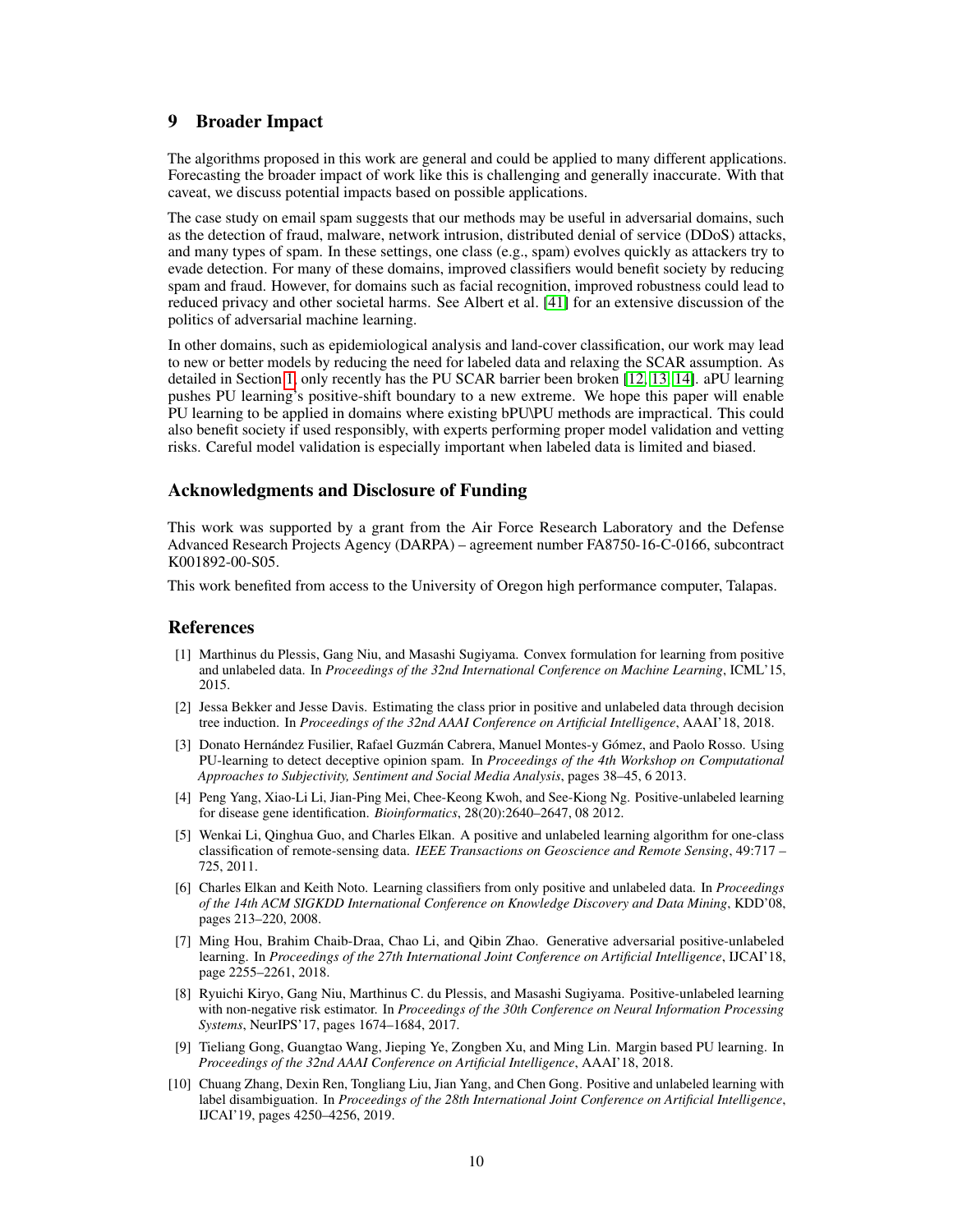- <span id="page-10-0"></span>[11] Yu-Guan Hsieh, Gang Niu, and Masashi Sugiyama. Classification from positive, unlabeled and biased negative data. In *Proceedings of the 36th International Conference on Machine Learning*, ICML'19, pages 2820–2829, 2019.
- <span id="page-10-1"></span>[12] Jessa Bekker, Pieter Robberechts, and Jesse Davis. Beyond the selected completely at random assumption for learning from positive and unlabeled data. In *Proceedings of the 2019 European Conference on Machine Learning and Principles and Practice of Knowledge Discovery in Databases*, ECML-PKDD'19, 2019.
- <span id="page-10-2"></span>[13] Masahiro Kato, Takeshi Teshima, and Junya Honda. Learning from positive and unlabeled data with a selection bias. In *Proceedings of the 7th International Conference on Learning Representations*, ICLR'19, 2019.
- <span id="page-10-3"></span>[14] Tomoya Sakai and Nobuyuki Shimizu. Covariate shift adaptation on learning from positive and unlabeled data. In *Proceedings of the 33rd AAAI Conference on Artificial Intelligence*, AAAI'19, pages 4838–4845, 2019.
- <span id="page-10-4"></span>[15] Galen Maclaurin and Stefan Leyk. Extending the geographic extent of existing land cover data using active machine learning and covariate shift corrective sampling. *International Journal of Remote Sensing*, 37: 5213–5233, 11 2016.
- <span id="page-10-5"></span>[16] Huayi Li, Zhiyuan Chen, Bing Liu, Xiaokai Wei, and Jidong Shao. Spotting fake reviews via collective positive-unlabeled learning. In *Proceedings of the 14th IEEE International Conference on Data Mining*, ICDM'14, page 899–904, 2014.
- <span id="page-10-6"></span>[17] Ya-Lin Zhang, Longfei Li, Jun Zhou, Xiaolong Li, Yujiang Liu, Yuanchao Zhang, and Zhi-Hua Zhou. POSTER: A PU learning based system for potential malicious URL detection. In *Proceedings of the 2017 ACM SIGSAC Conference on Computer and Communications Security*, CCS'17, page 2599–2601, 2017.
- <span id="page-10-7"></span>[18] J. Zhang, M. F. Khan, X. Lin, and Z. Qin. An optimized positive-unlabeled learning method for detecting a large scale of malware variants. In *Proceedings of the 2019 IEEE Conference on Dependable and Secure Computing*, DSC'19, 2019.
- <span id="page-10-8"></span>[19] Gang Niu, Marthinus C. du Plessis, Tomoya Sakai, Yao Ma, and Masashi Sugiyama. Theoretical comparisons of positive-unlabeled learning against positive-negative learning. In *Proceedings of the 29th Conference on Neural Information Processing Systems*, NeurIPS'16, page 1207–1215, 2016.
- <span id="page-10-9"></span>[20] Marthinus C du Plessis, Gang Niu, and Masashi Sugiyama. Analysis of learning from positive and unlabeled data. In *Proceedings of the 27th Conference on Neural Information Processing Systems*, NeurIPS'14, 2014.
- <span id="page-10-10"></span>[21] Harish G. Ramaswamy, Clayton Scott, and Ambuj Tewari. Mixture proportion estimation via kernel embedding of distributions. In *Proceedings of the 33rd International Conference on Machine Learning*, ICML'16, page 2052–2060, 2016.
- <span id="page-10-11"></span>[22] Marthinus C. du Plessis, Gang Niu, and Masashi Sugiyama. Class-prior estimation for learning from positive and unlabeled data. *Machine Learning*, 106(4):463–492, 2017.
- <span id="page-10-12"></span>[23] Daniel Zeiberg, Shantanu Jain, and Predrag Radivojac. Fast nonparametric estimation of class proportions in the positive-unlabeled classification setting. In *Proceedings of the 34th AAAI Conference on Artificial Intelligence*, AAAI'20, 2020.
- <span id="page-10-13"></span>[24] Hidetoshi Shimodaira. Improving predictive inference under covariate shift by weighting the log-likelihood function. *Journal of Statistical Planning and Inference*, 90:227–244, Oct 2000.
- <span id="page-10-14"></span>[25] Masashi Sugiyama, Taiji Suzuki, and Takafumi Kanamori. *Density Ratio Estimation in Machine Learning*. Cambridge University Press, USA, 1st edition, 2012.
- <span id="page-10-15"></span>[26] M. Yamada, T. Suzuki, T. Kanamori, H. Hachiya, and M. Sugiyama. Relative density-ratio estimation for robust distribution comparison. *Neural Computation*, 25(5):1324–1370, May 2013.
- <span id="page-10-16"></span>[27] Tomoya Sakai, Marthinus Christoffel du Plessis, Gang Niu, and Masashi Sugiyama. Semi-supervised classification based on classification from positive and unlabeled data. In *Proceedings of the 34th International Conference on Machine Learning*, ICML'17, pages 2998–3006, 2017.
- <span id="page-10-17"></span>[28] Aditya Menon, Brendan Van Rooyen, Cheng Soon Ong, and Bob Williamson. Learning from corrupted binary labels via class-probability estimation. In *Proceedings of the 32nd International Conference on Machine Learning*, ICML'15, pages 125–134, 2015.
- <span id="page-10-18"></span>[29] Nan Lu, Gang Niu, Aditya Krishna Menon, and Masashi Sugiyama. On the minimal supervision for training any binary classifier from only unlabeled data. In *Proceedings of the 7th International Conference on Learning Representations*, ICLR'19, 2019.
- <span id="page-10-19"></span>[30] Chih-Chung Chang and Chih-Jen Lin. LIBSVM: A library for support vector machines. *ACM Transactions on Intelligent Systems and Technology*, 2:27:1–27:27, 2011.
- <span id="page-10-20"></span>[31] Yann LeCun, Léon Bottou, Yoshua Bengio, and Patrick Haffner. Gradient-based learning applied to document recognition. In *Proceedings of the IEEE*, volume 86, pages 2278–2324, 1998.
- <span id="page-10-21"></span>[32] Alex Krizhevsky, Vinod Nair, and Geoffrey Hinton. The CIFAR-10 dataset, 2014.